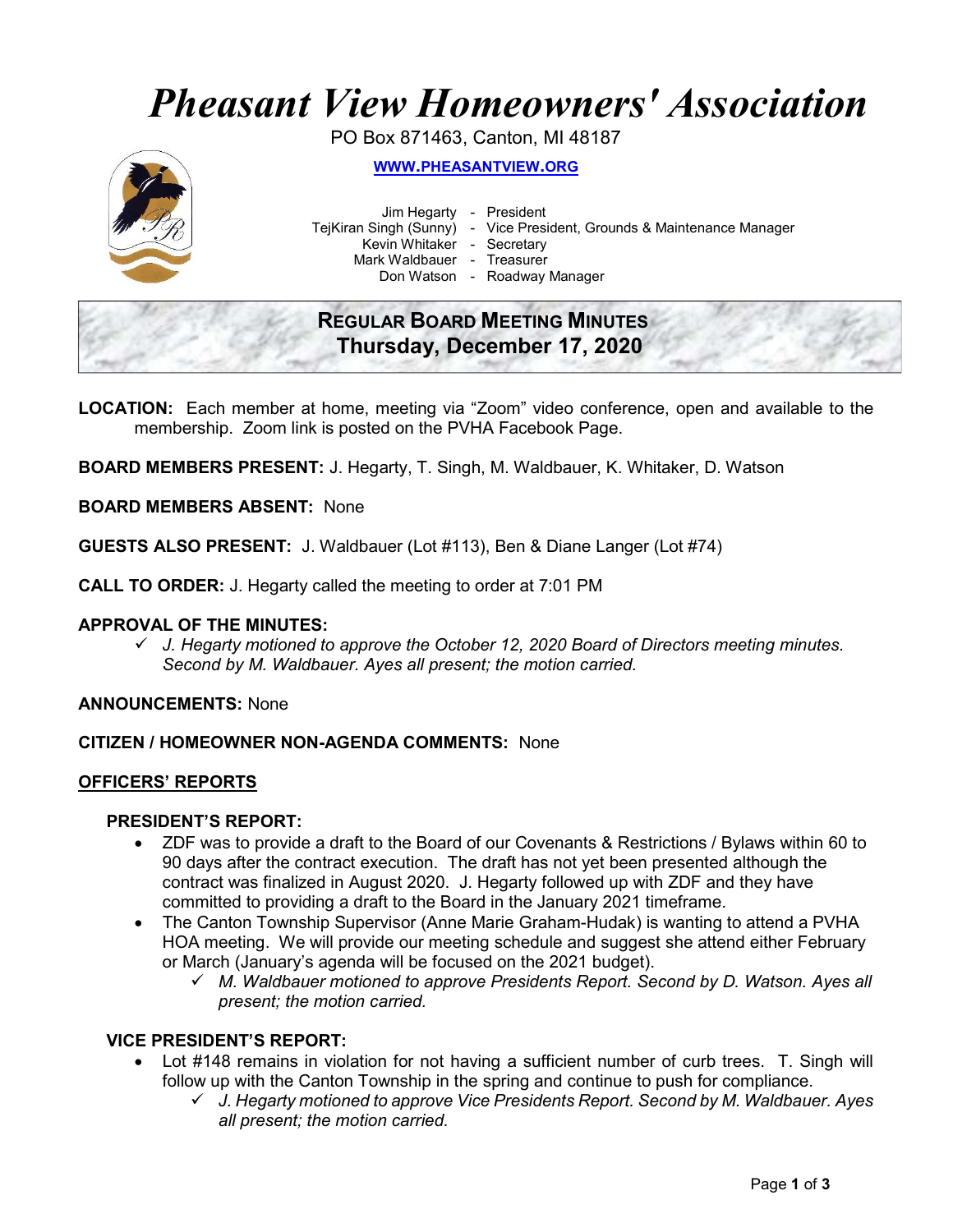# SECRETARY'S REPORT:

Nothing to report

# TREASURER'S REPORT:

- The final water bills have been received and payment has been made to insure the expense is reflected in 2020.
- A payment of \$147.50 will be re-issued to Oakley for services provided (irrigation repair). Oakley never received the check in question.
- Accident Fund, the provider of PVHA's Workers Compensation Insurance, has been supplied six (6) times the required information for an annual audit. This highlights a level of incompetency and we will be pursuing changing insurance underwriters as a result.
- A reserve in the range of approximately \$15K to \$20K will be taken into 2021.
- PVHA has enrolled in the Preferred Rewards for Business program with Bank of America. This action provides additional relief from fees and expenses.
- PVHA will be evaluating a cloud subscription for QuickBooks. The desktop version will expire in May 2021.
	- $\checkmark$  J. Hegarty motioned to approve the Treasurer's Report. Second by T. Singh. Ayes all board members present; the motion carried.

### DIRECTOR and COMMITTEE REPORTS

### ROADWAY MANAGER'S REPORT:

- D. Watson and M. Waldbauer will address the street sign blade repair @ Summit Parkway and Southwick.
- The snow removal company (Seasonal Property Management) responded to the snow fall of December  $16<sup>th</sup>$ . This was perceived favorably as it would appear the amount of snow that fell was less than the required 2 inches. They did however miss shoveling the sidewalk that runs along Beck. D. Watson will make the point with Seasonal that the sidewalks also need to be addressed for future snow falls.
- The PRRMA Board approved a 10% annual assessment increase for 2021. This will increase PVHA's PRRMA payment to \$58,793 (a \$5,345 increase).
- An investigation of upgrading the electrical fixtures at all three subdivision entrances (Pheasant View, Fairways, and Fairway Pines) will be performed in 2021.
- A modification to PRRMA's policy of assessing late fees has been approved. The policy will require email and regular mail notification of the missed payment followed by a 10-day grace period before fees are applied.

# ARCHITECTURAL REVIEW COMMITTEE (ARC):

• No requests were made for the month

#### SUBDIVISION COMMUNICATION COORDINATOR'S REPORT:

• Nothing to report

#### OLD BUSINESS:

• Nothing to report

#### NEW BUSINESS:

- The election of Board members held at the November 2020 annual meeting resulted in both T. Singh and K. Whitaker retaining their seats for a two-year term.
- Following a very brief election, it was the consensus of all members of the Board to retain their former office for 2021. The Officers for 2021 are:
	- $\circ$  President Jim Hegarty
	- $\circ$  Vice President TejKiran Singh (Sunny)